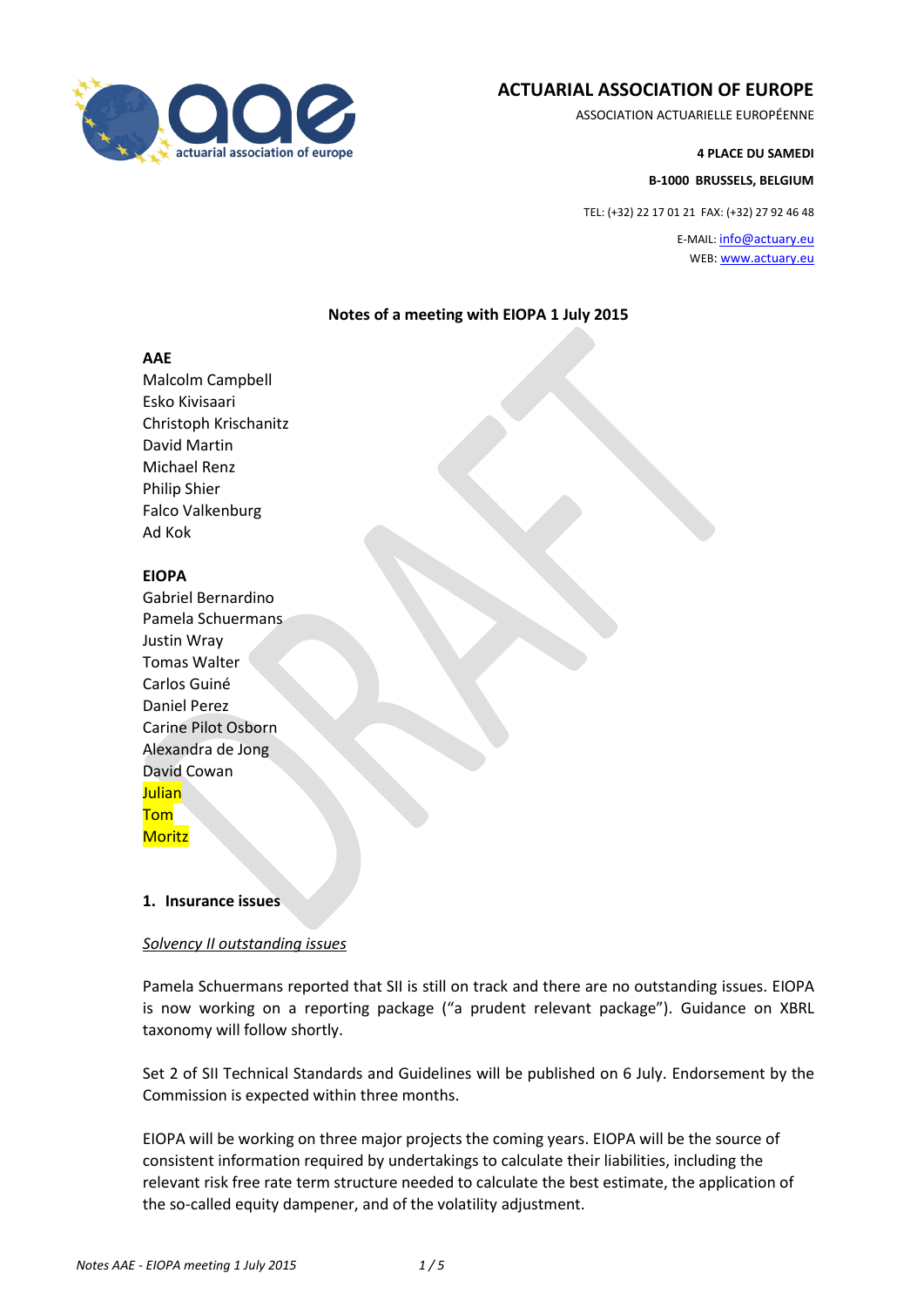EIOPA will be organising a 'risk free rate' workshop and will issue a consultation in the next few days in order to improve the model. The end goal is that anyone should be able to replicate the risk free rate. The consultation period will be limited to two months max. GB would particularly welcome input from the actuarial profession. **ACTION AAE**.

Esko commented that it looked like Solvency II is now 'business as usual'. GB replied that there will remain sufficient on-going work: infrastructure investments, the 2018 review, the annual report on long term guarantees etc. etc. The focus for the coming years will be on consistency.

GB plans to involve the AAE in next year's review of calibrations. **ACTION AAE**.

# *Stress test alignment with the nature of insurance*

Esko commented on the stress test that it seems to be more liquidity (banking) driven than solvency (insurance) driven. This led to a request from GB to produce a note with concrete ideas on how to improve these tests. **ACTION AAE**.

# *Low interest rate environment and threat to life companies*

Esko reported on the recently held AAE survey. The situation varies per country, but it seems to be clear that the risk lies with companies that can hardly bear this. He also indicated that companies potentially could go bankrupt as a result of current local accounting principles, whilst at the same time being solvent according to SII.

GB encouraged the AAE to go even deeper in the second stage of the survey to include options in contracts and free future contributions with a guaranteed rate. Potential policyholder behaviour deserves special attention in this environment as some customers already have taken up bank loans to subsequently invest the money in guaranteed insurance contracts. GB also asked for further analysis in the area of liability restructuring. Especially when there will be a resolution on EU level enabling the local supervisors to act. **ACTION AAE**.

GB also asked attention for more clarity on the impact of Solvency II and the interference with the various local accounting rules (as earlier indicated by Esko). **ACTION AAE**.

GB also emphasized the necessity for a structural change in product development otherwise the transition period would be useless. He has tried to create a more consistent approach amongst the various supervisors. He stressed that there is no stigma on this topic, but at the same time there needs to be sufficient transparency.

GB continued that, in the transition period, countries with a risk based capital system in place seemed to be looking for capital reduction. He finds it difficult to understand that a 20% ratio under SII could suddenly change into a 400% ratio. Credibility will be very important.

# *Infrastructure Investments*

Christoph explained that the calibration problems were caused by data issues (various definitions in place which are all differing from the EIOPA definitions) and different approaches per country.

GB expected to be able to publish the results soon.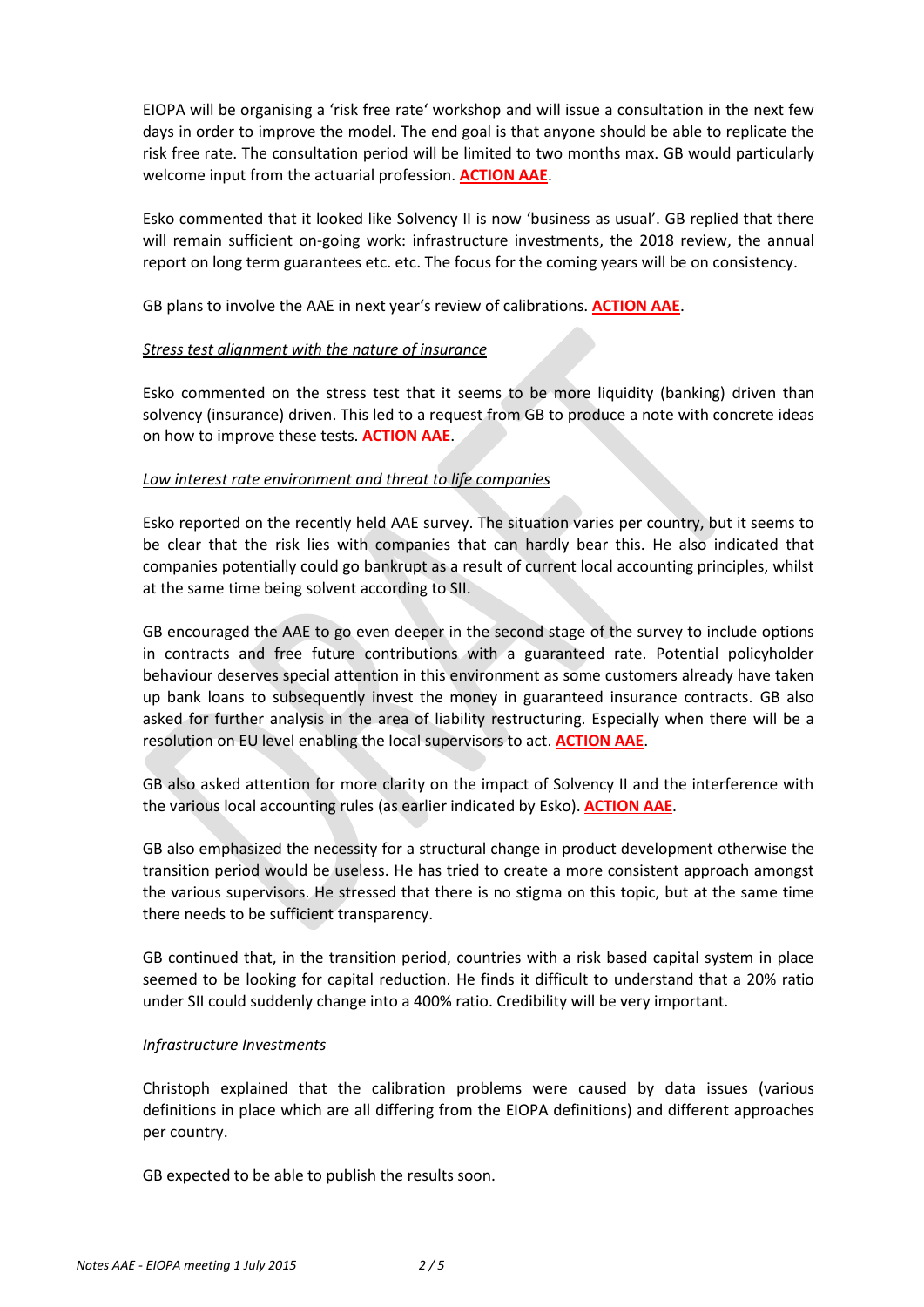Tomas reported that politicians do not want to wait any longer. Counterparty and spread risk seem to be OK. A probability re a potential future sale of the company should be included.

GB referred to the enormous amount of work that needs to be done due to the many assumptions. In the end the politicians will take a decision. The less data, the more expert judgment will be involved. The industry is expected to come forward with proposals re counterparty default risk.

GB asked the AAE to look into the consequences of increased expert judgment and asked the AAE to comment on the consultation not later than 8/9 August. **ACTION AAE**.

#### *Global ICS*

Esko explained again that this topic is taken care of primarily by the IAA and it currently is not a top priority for the AAE.

GB reported that currently the IAIS are busy defining milestones. The first version is postponed until 2016 and the second version planned for 2019. Carlos explained the outstanding discussions re valuation methods. EIOPA complained again about the opinion from the actuarial profession which is too much US biased. GB regards this to be an important issue: "It must be possible to get this discussion into a different direction". He felt that now is the time to take action.

Esko followed up that ICS seems to be too far away for our members associations on which GB reposted that ICS touches everything that is now on the table. ICS will have an impact on SII and as a result there will be an SIII!

# *IBER (Insurance Block Exemption Regulation)*

Esko indicated that this regulation is always temporary and will expire unless renewed. Especially cooperation in data collection is essential to the working of S II.

EIOPA is especially interested in a renewal of the data collection part and GB added that it is the intention to look at all consequences as a consequence of using big data.

Esko expected that Big Data would lead to more granularity together with a lot of unknown correlations. Especially it could lead to a situation where the owners of Big Data could drive all other players out of the market. This would emphasize the need of IBER to make joint collection of data possible. Esko has written a paper on this topic and would be happy to forward it. **ACTION AAE**.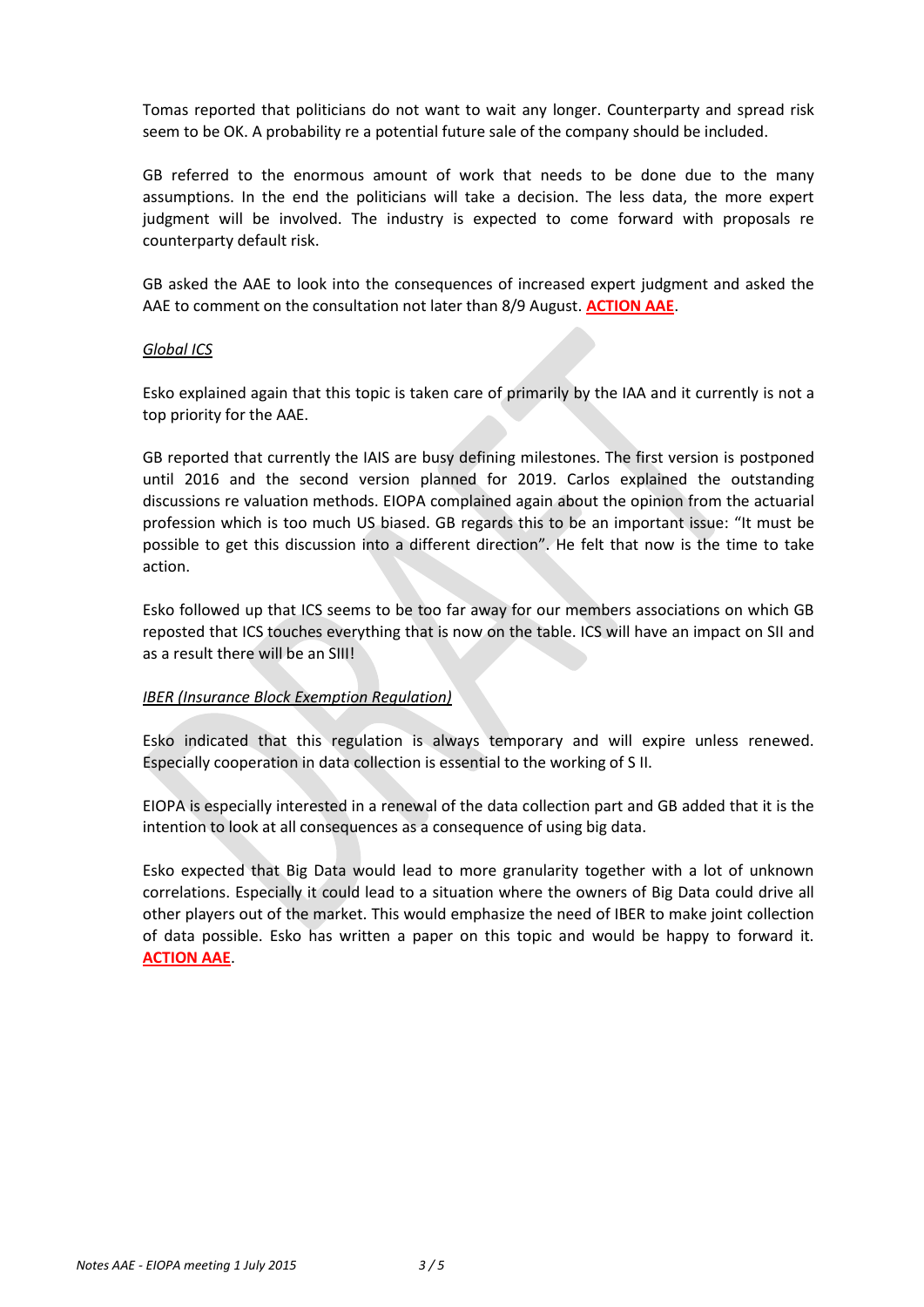### **2. Pensions issues**

# *Clarity before Solvency*

GB thanked the AAE for the discussion paper. Barthold Kuipers (EIOPA) will be organizing a 'day for dialogue' in September 2015. Falco's approach would be to start from what the various stakeholders have in common and not where they differ. GB liked that approach and supported the direction.

# *IORP II*

Philip reported on the recent talks with Hayes and Lenaers, both MEPs. In those talks the AAE had pointed out the necessity to copy the Actuarial Function wording from SII into IORP. GB stated that EIOPA had earlier advised to do so.

Philip explained the issues around X-border activities that would only be allowed for fully funded schemes. GB expected that it would be very difficult to change this and pass it through Council as many member states find this not acceptable.

# *Transferability*

AdJ reported that EIOPAs approach will be published shortly and thanked the AAE for their contribution. Alexandra informed us about the contents. EIOPA did not follow up on taxation suggestions as this falls outside their mandate (although EIOPA supported the view).

# *Consultation on 2nd regime for personal pensions*

Philip informed that we will comment on the consultation. GB supports this and would like to see even more from the AAE and stated that we are only at the beginning of this development. **ACTION AAE**.

# *Decumulation*

Falco reported that the AAE report on decumulation has been published and CPO urged the AAE to push on the EU Parliament to take action as the demand for these kind of services will only increase. Philip replied that also here taxation will be an issue.

# *Tracking services*

Falco reported that the second AAE report on tracking services has been published. CPO informed us that EIOPA follows the developments as well as the TTYPE activities, which are supported by the Commission.